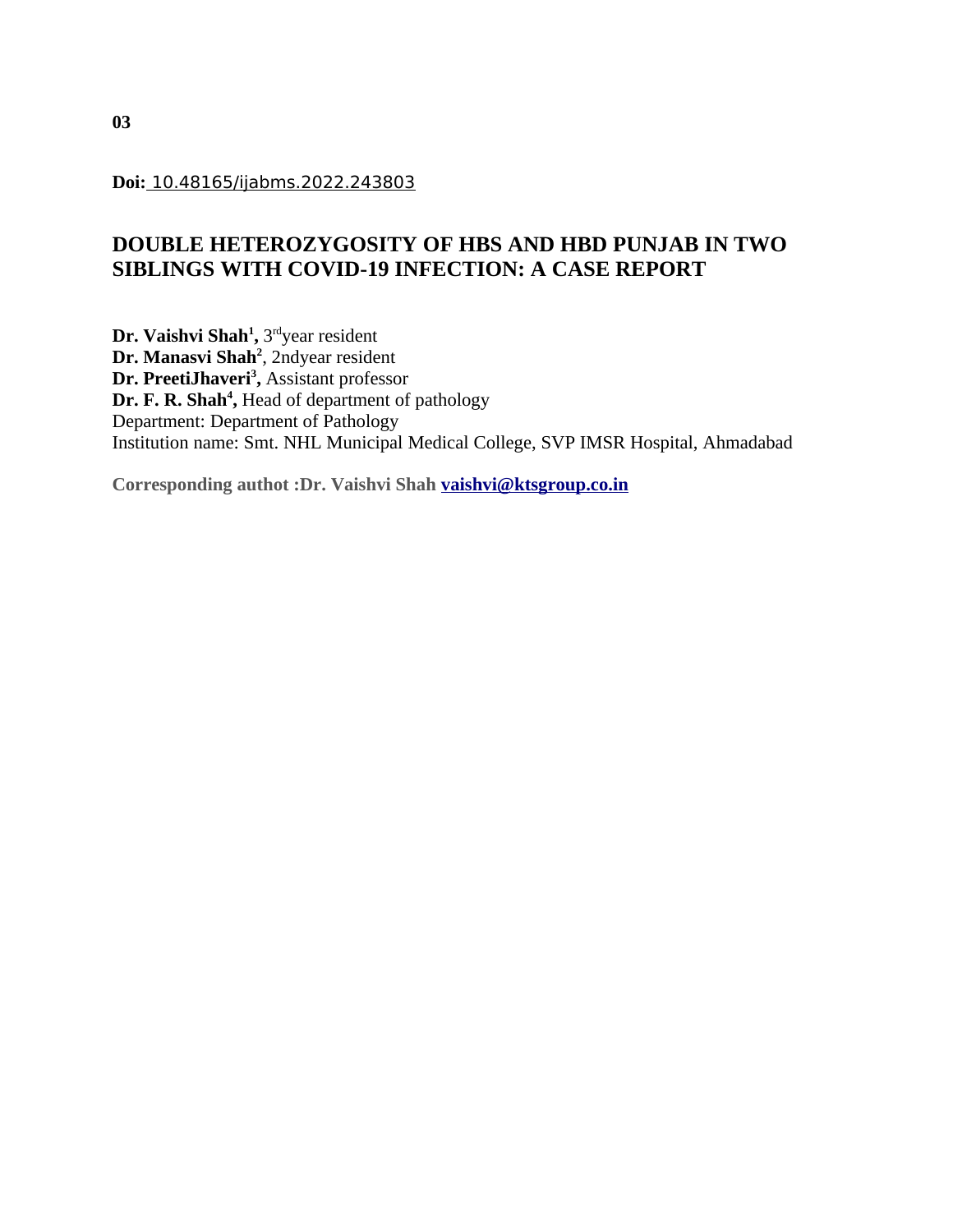# **Abstract:**

**Introduction :** HbD Punjab is also known as HbD Los Angeles was first described by Itano in 1951. In HbD point mutation in beta globin chain occurs . HbD associated with HbS in which one gene carries HbD while other gene carries HbS mutation . Infants are at increased risk of life threatening complications like severe anaemia , splenic sequestration , overwhelming septicaemia .

**Method**: Two siblings one 9 year old male and other 4 year old male patients were presented with covid 19 infection in the hospital . Both were known case of sickle cell disease . There blood samples were taken and cbc , retic and HPLC was done . Both were diagnosed as HbSD Heterozygosity by HPLC method .Their mother was a know case of sickle cell trait and father was known case of HbD Punjab trait.

**RESULT** : In above study diagnosis of HbSD in both siblings was confirmed by HPLC. Since both their parents were carriers of sickle cell trait(mother) and HbD trait(father) . HbSD is a heterozygous state beta 121 glutamine residues stabilise the polymer and increases intracellular polymerization of HbS and increase sickling phenomenon .

**CONCLUSION : HbSD is a rare but very serious disorder with high prevalence in northern part of India . It is a genetically inherited disorder occurs when either of one parent is HbD trait and other one being HbS trait.**

**Keywords: HbD Punjab, HbS trait, Heterozygous**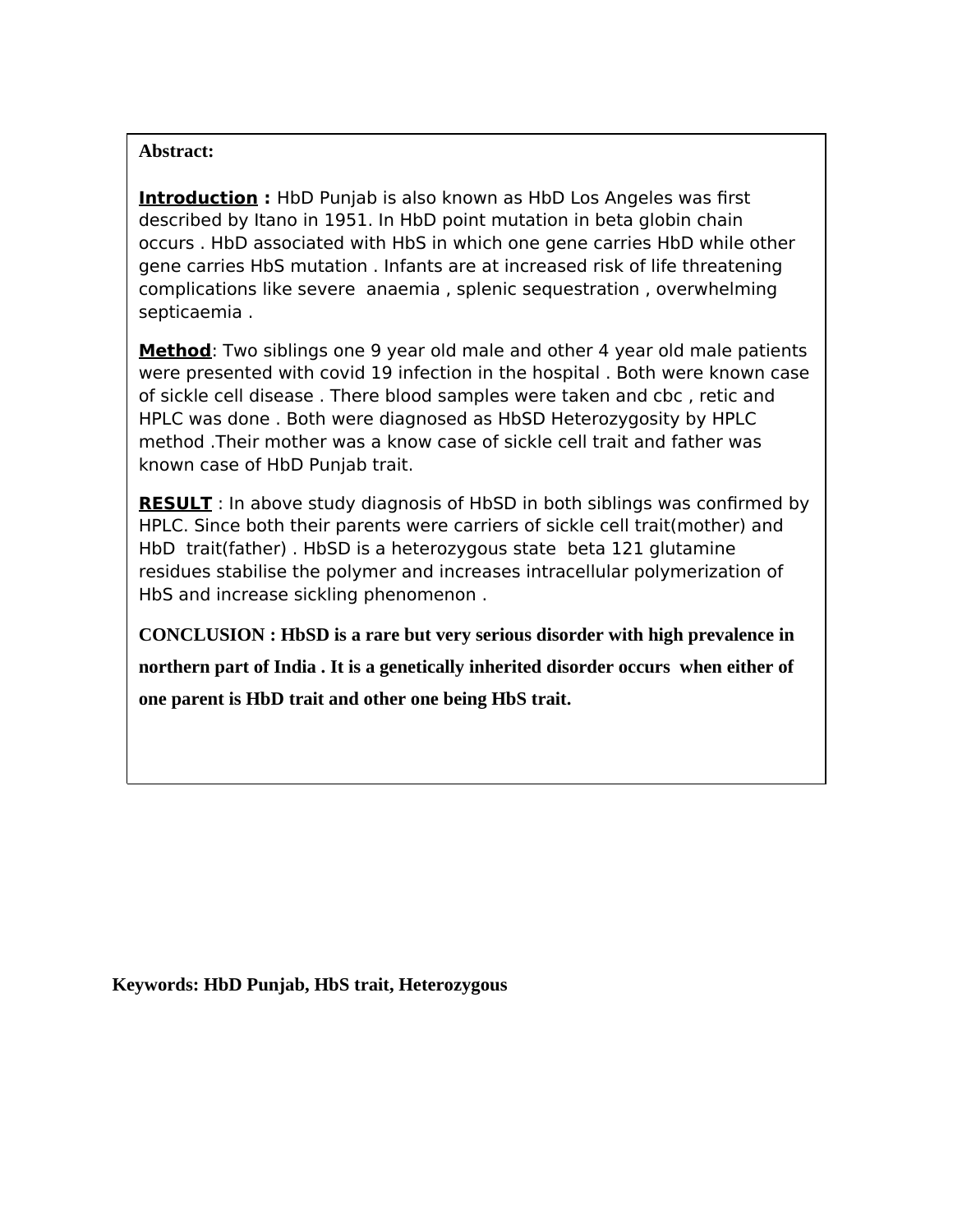#### **Introduction:**

HbD Punjab, also known as HbD Los Angeles was first described by Itano in  $1951^{(3)}$ . In HbD point mutation in β globin chain occurs. In β chain Glu  $\rightarrow$  Gln substitution at codon 121 with a  $GAA \rightarrow CAA$  change at the DNA level occurs. Its electrophoresis mobility at alkaline pH is similar to HbS ( $\beta$ 6, Glu→Val) HbD can be inherited as heterozygosis with HbA causing no clinical or hematological alteration or in homozygosis state which is rare and commonly not related to clinical symptomatology<sup>(1)</sup>. Moreover, it can also be associated in combination with HbS or β-thalassemia. HbD associated with  $β$  -thalassemia is almost asymptomatic. However, HbSD disease may manifest with variable clinical features. One gene carries the HbD mutation while other gene carries HbS mutation -  $\beta^D$  β<sup>S</sup> Infants with HbSD are at increased risk of lifethreatening complications like moderate to severe anemia, spleen sequestration and overwhelming septicemia. HbD Punjab is one of the most common hemoglobin variants worldwide after HbS and HbC. Its prevalence is 1-3% in northwest India, especially in Punjab and  $2<sup>nd</sup>$  most commonly in Gujarat. In India prevalence of HbS gene varies from 0-34% mainly seen in tribal groups of Madhya Pradesh, Orissa, Andhra Pradesh, Chatty tribe of Kerala and Tamil Nadu. Also common in Muslims consanguineous marriage<sup>(2)</sup>.

### **CASE HISTORY**

Two siblings, a 9-year-old male (Patient A) and a 4-year-old male (Patient B) were presented to the hospital as suspected cases of COVID-19 infection.

**PATIENT A:** At 5 months of age, the patient was diagnosed as a case of sickle cell anemia by sickling solubility test. Patient presented us with fever and on examination had non-tender hepatosplenomegaly and globular abdomen. He had been given 11 blood transfusions from April 2019 to Nov 2020.

**PATIENT B:** At 1 year of age, the patient was diagnosed as a case of sickle cell anemia by sickling solubility test. Patient presented us with fever, mild cough and abdominal pain in the last 3 days. On examination, there was hepatosplenomegaly and abdominal distension. He has received multiple blood transfusions (1-2/month) since age of 1 year.

The brothers have 2 sisters, aged 6 years and 2 years who are asymptomatic.

## **INVESTIGATIONS:**

|                             |                | <b>PATIENT</b> |              |                 |  |
|-----------------------------|----------------|----------------|--------------|-----------------|--|
| <b>TEST/PATIENT</b>         | <b>PATIENT</b> |                | <b>MOTHE</b> | <b>FATHER</b>   |  |
|                             |                |                |              |                 |  |
| Hh                          | 7.3g/dL        | 3.4 g/dL       | ΝA           | NA              |  |
| Retic count                 | 3%             | 7.0 %          | ΝA           | NA              |  |
| Sickling solubility<br>test | Positive       | Positive       | Positive     | <b>Negative</b> |  |

| Hb                            |           |                  |               |               |
|-------------------------------|-----------|------------------|---------------|---------------|
| electrophoresis               | PATIENT A | <b>PATIENT B</b> | <b>MOTHER</b> | <b>FATHER</b> |
| Findings                      |           |                  |               |               |
| HbA                           | 53%       | 59.3%            | 60.3%         | 58.5%         |
| HbF                           | 1.3%      | 1.2%             |               |               |
| H <sub>b</sub> A <sub>2</sub> | 3.4%      | 3.1%             | 4.6%          | 3.1%          |
| <b>HbS</b>                    | 14.9%     | 12.2%            | 26.1%         | 2.5%          |
| HbA1C                         | 6.1%      | 5.6%             | 5.2%          | 5.0%          |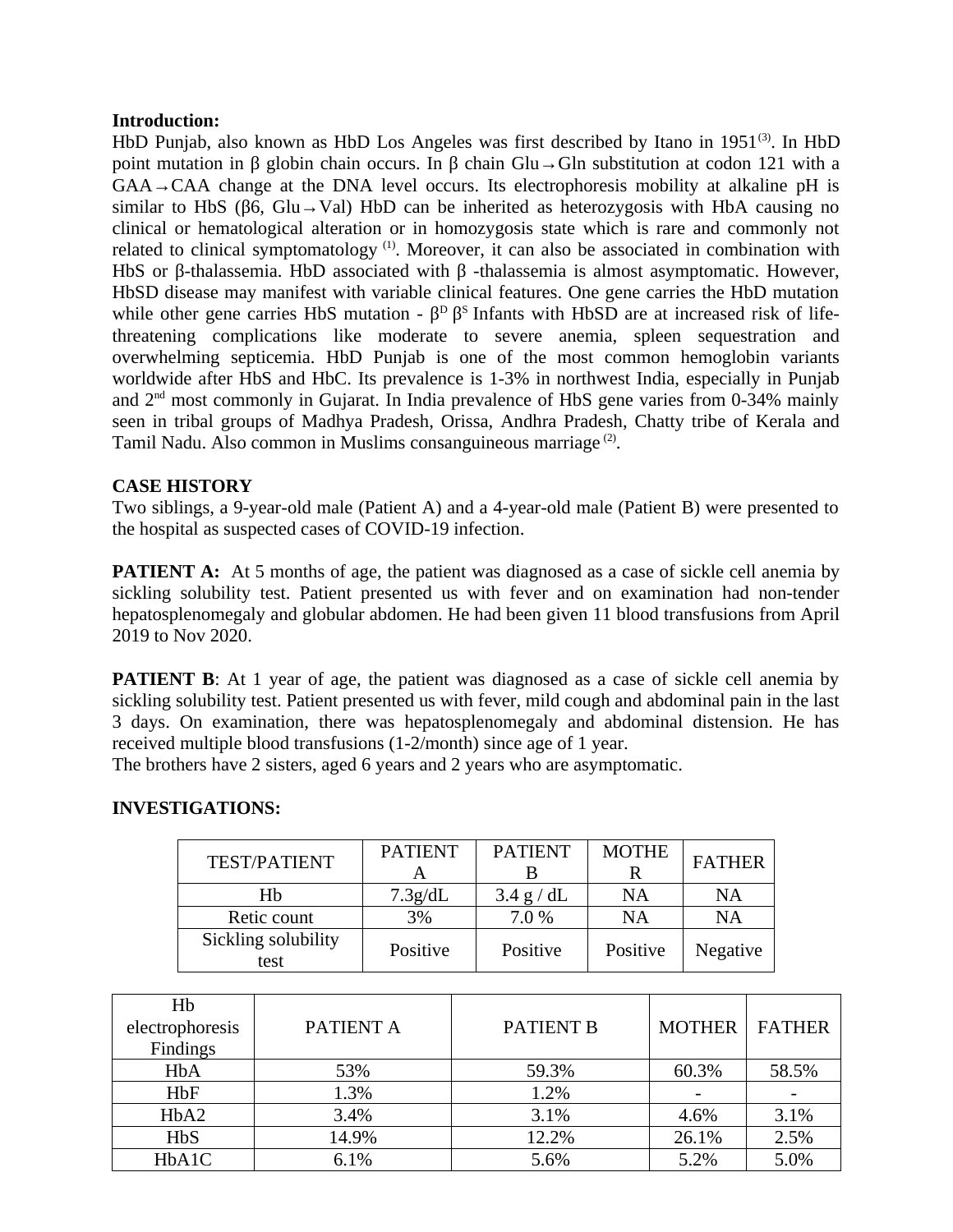| Other/Unknown    | 17.9%               | 14.1%                                     |                      | 26.8%                            |
|------------------|---------------------|-------------------------------------------|----------------------|----------------------------------|
| Retention time   | 3.93                | 3.92                                      |                      | 3.91                             |
| <b>DIAGNOSIS</b> | Sickle cell disease | Sickle cell disease                       |                      | $Hb$ D<br>Punjab<br><b>Trait</b> |
|                  | heterozygous with   | heterozygous with                         |                      |                                  |
|                  | combination of      | combination of                            | Sickle cell<br>Trait |                                  |
|                  | unknown window with | unknown window with                       |                      |                                  |
|                  | possibility of HbD  | possibility of HbD<br>Punjab heterozygous |                      |                                  |
|                  | Punjab heterozygous |                                           |                      |                                  |
|                  | hemoglobinopathy    | hemoglobinopathy                          |                      |                                  |

# **DISCUSSION:**

About 7% of world's populations have mutation in genes encoding hemoglobin chain. Most common being HbS, HbD being  $3<sup>rd</sup>$  most common  $(5)$ . HbSD is double heterozygous state. The β121 glutamine residue stabilizes the polymer and increases intracellular polymerization of HbS and enhances sickling phenomenon. There are several variants of hemoglobin D such as HbD Punjab (Los Angeles), HbD Iran, HbD Ibadan. Of these variants, HbD Punjab only interacts with HbS. HbD has also been reported with other hemoglobin apathies' like  $\beta$ -thalassemia without any additional clinical or hematological abnormalities. Few studies from Pakistan, Iran, and UAE have shown that the clinical presentation of HbSD disease cases is similar to that of patients with the severe form of sickle cell anemia, while reports from India have shown variable clinical manifestations of HbSD disease. Since there is considerable variability in presentation of HbSD patient's early detection and appropriate follow up can help specific treatment strategies to be consider. Repeated episodes of spleen sequestration and painful crises requiring regular blood transfusion. Recurrent abdominal pain due to gall stones requiring cholecystectomy. Hypersplenism necessities splenectomy. In HbSD disease, HbD does not take part in the sickling process. Although HbD itself does not polymerize, it facilitates the polymerization of HbS, thus enhancing the severity of the disease. At the same time, the co-inheritance of  $\alpha$ -thalassemia and enhanced HbF levels also has an inhibitory effect on the clinical expression of sickle cell disease. Earlier, it has been observed that the inheritance of  $\alpha$ -thalassemia with sickle cell anemia and high HbF levels often results in milder clinical manifestations. On the other hand, normal or excess  $\alpha$ -globin's genes could increase the severity of sickle cell disease  $(1)$ .

# **CONCLUSION:**

HbSD is a rare but very serious disorder with high prevalence in northern part of India Although there is great variation in disease phenotype. HbF levels do not affect disease severity. Patients show significant sickling. Further studies are required to identify other genetic and environmental modifiers that influence the clinical and hematological profile of patients with this disease. Diagnosis is based on HPLC since electrophoresis cannot separate HbS and HbD. Since this disease is not curable, prenatal testing is important in community where HbSD β heterozygosity is more common and shows severe manifestation.

# **REFERENCES:**

1. Mohanty D, Mukherjee MB. Sickle cell disease in India. CurrOpinHematol 2002; 9:117-22.

2. Thom CS, Dickson CF, G++ell DA, Weiss MJ. Hemoglobin variants: Biochemical properties and clinical correlates. Cold Spring Herb Percept Med 2013; 3: a011858. Doi: 10.1101/ cshperspect.a011858.

3. Fioretti G, De Agnolotti M, Pagano L, Lacerra G, Viola A, de Bonis C, et al. DNA polymorphisms associated with Hb D-Los Angeles [beta 121(GH4) Glu  $\rightarrow$  Gln] in southern Italy